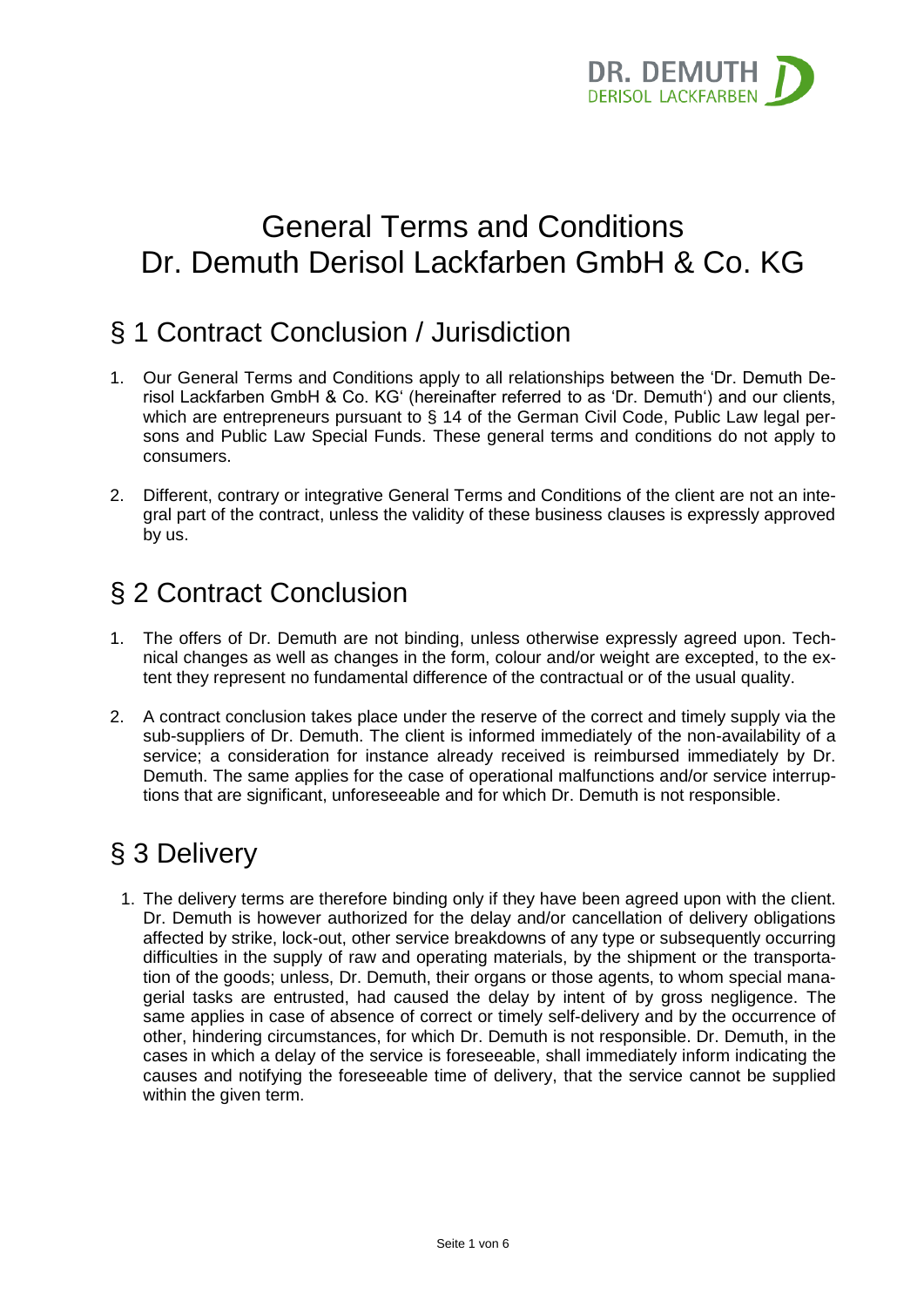- 2. Even by agreement of a fixed delivery period or of a fixed delivery date, for the occurrence of a default it is necessary that a reasonable extension is set. After its expiration without any result, the client can withdraw for the delivery or the partial delivery, which by the expiration of the extension is not signalled ready for shipment.
- 3. Partial deliveries are allowed, as far as they are reasonable for the client.
- 4. The risk of accidental loss and of accidental deterioration of the goods passes to the clients in case of the agreed withdrawal by the client with the notice of the readiness to the client. In the case of sale to destination, the risk passes with the handover of the goods to the person identified for the execution of the shipment.
- 5. For the delivery and invoicing, the measures, weights and quantities given in the shipment consignment note are decisive. Complaints of delivered measure, weight and quantity are to be made validly at the latest immediately at the delivery after the entrance of the goods into the destination point.
- 6. In case the delivery is effected in steel containers, these steel containers shall be returned empty 6 months after the receiving of the delivery at the latest. Loss and damages of the steel containers shall be borne at the expense of the client if the client is responsible therefore. The steel containers may not be used on other purposes or for carrying other products. They are solely determined for the transport of the delivered goods. Inscriptions/ Markings shall not be removed. One-way packages are non-returnable. We will name a third party to the client, who will recycle the packaging in accordance to the legal and official provisions instead.

## § 4 Prices / Payment Terms / Compensation

- 1. The agreed prices are in general meant net excluding the corresponding, statutory VAT, which has to be indicated in one of the legal requirements of the relative invoice.
- 2. The client is not authorized to delay or to compensate the payments due to any counterclaims from defects, unless such counterclaims are recognized, legally established or ready for a legal decision or arise from the same contractual relationship. The client is authorized to exercise the right of retention, only when its counterclaim is based on the same contractual relationship.
- 3. As long as not otherwise agreed, the requests of Dr. Demuth for the effected deliveries and services rendered are due for payment within 14 calendar days from the invoice date without any deduction. A discount provision must be agreed expressly.
- 4. In case of non-compliance with the payment maturity, Dr. Demuth is authorized, according to § 353 of the German Commercial Code, to request interests from the day of the maturity on. Besides, Dr. Demuth is authorized in case of delay, to calculate late payment interests at 9 percentage points over the corresponding basic interest rate of the European Central Bank. The client owes in case of delay with a request for payment also a flat amount for damages of 40.00 Euros. This applies also if the partner is late with an advance payment invoice or another instalment. The flat amount of 40.00 Euros shall be debited on one owed payment for damages, to the extent the damages with legal costs is established. The enforcement of a continuing damage caused by delay remains reserved. Besides, Dr. Demuth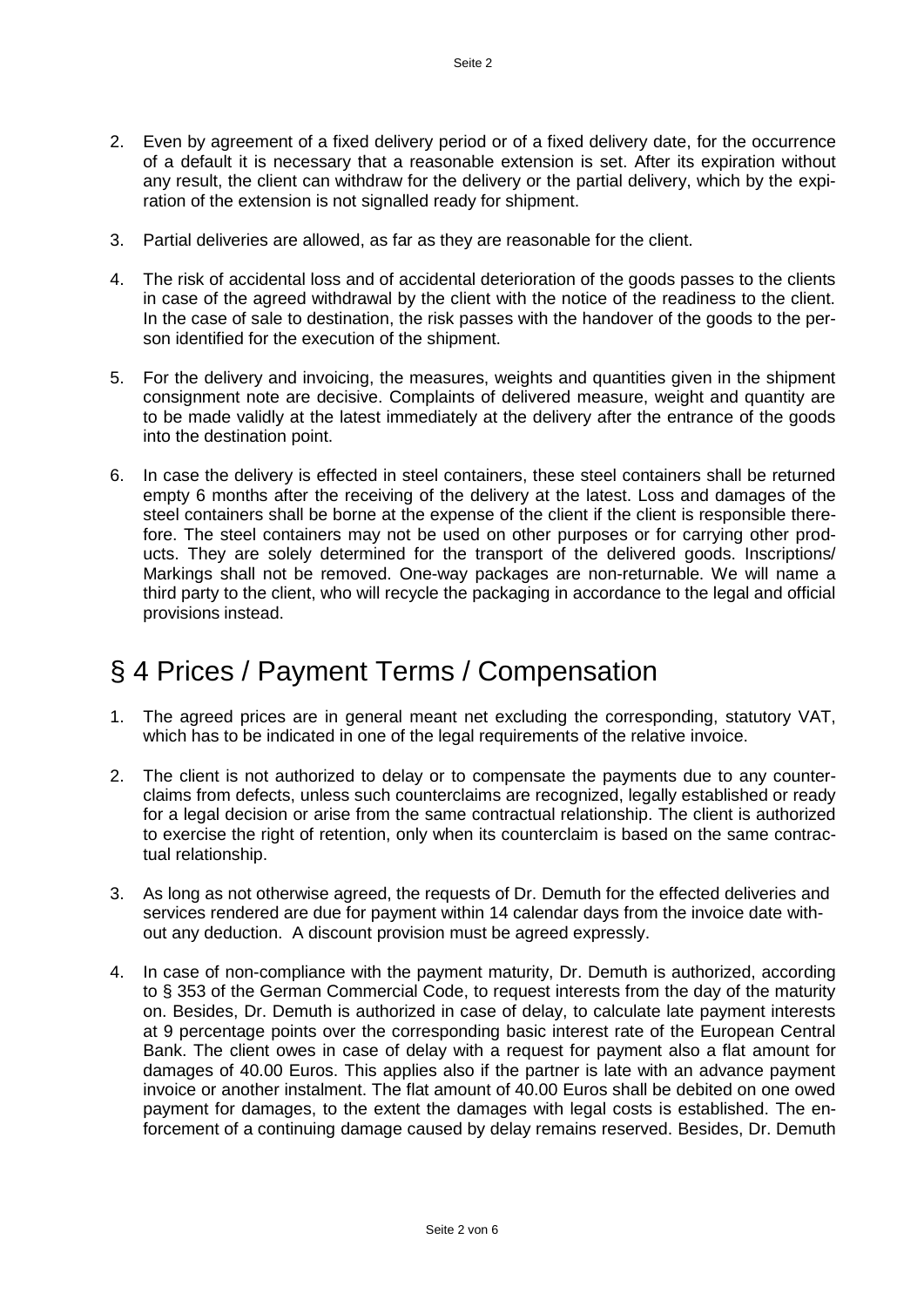can in case of late payment, after a written communication to the client, suspend its obligations until the receipt of the payment.

5. In case of circumstances in which the creditworthiness of the client is reduced (for instance non-payment of a cheque), Dr. Demuth may declare due all its credits from the business relationship without consideration of the payment terms and require payment without delay. Deliveries can be made dependent on a concurrent payment.

## § 5 Retention of Title

- 1. The goods remain our property up to the execution of all the reciprocal and future rights from the business relationship with the client. This applies also when the individual request is included in the current invoice and the balance is recognized.
- 2. The client is obliged to store carefully the reserved goods and to insure them at its own expense against loss and damage. It hereby assigns in advance to Dr. Demuth its rights to the insured amounts. Dr. Demuth accepts this assignment. The client is obliged to the separate warehousing and labelling of the goods belonging to us.
- 3. A processing or transformation of the reserved goods is effected by the orderer for us, without this resulting in obligations on our side. If the client connects, mixes, blends or processes the reserved goods with other goods or it transforms them with other goods, then we have the right to the co-ownership of the thus resulting, new goods in proportion of the invoice value of the reserved goods to the other goods values. The new goods are considered in this respect as reserved goods in the meaning of these conditions.
- 4. A disposal of the reserved goods is admissible only in the regular course of business. Other disposals, such as pledging and chattel mortgaging of the reserved goods are not allowed. Altogether, the client hereby assigns in full in advance to Dr. Demuth claims in favour of the client with reference to the reserved goods from resale or resulting from other legal reasons. In case of co-ownership, the assignment applies only to our co-ownership corresponding claim share. Dr. Demuth hereby accepts the assignment. A resale is admissible only under guarantee of this assignment.
- 5. The client is revocably authorized to the confiscation of the assigned claims in the regular course of business. On demand of Dr. Demuth, the client has to communicate the assignment to its debtors. Dr. Demuth is authorized, to make at any time this communication of the assignment, if the client falls behind in its payment obligations.
- 6. The authorization of the client to the disposal of the reserved goods as well as the processing, transformation, connection, mixing and blending, also to the collection of the assigned claims, terminates in case of non-compliance of the payment terms, of unauthorized disposals, of draft and cheque protests as well as, when insolvency proceedings are started against the client or Dr. Demuth becomes aware of a significant worsening of the financial position of the client.
- 7. In these cases under no.6, Dr. Demuth is authorized, to take immediate possession of the reserved goods without cancellation of the contract, to access for this purpose the premises of the client, to request appropriate information over the reserved goods and possible claims from their resale and to take a look at the books of the client, to the extent this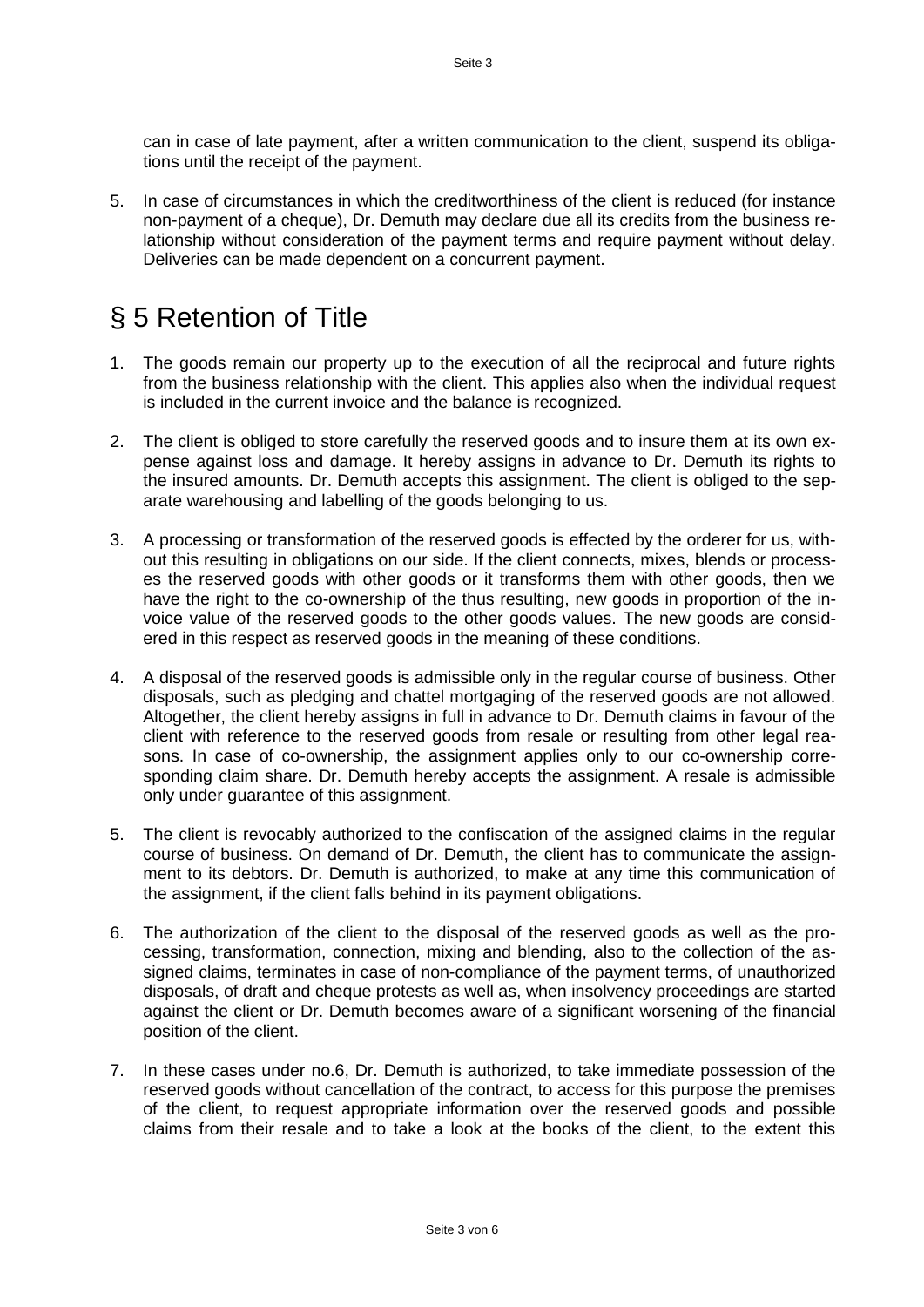serves to securing the rights of Dr. Demuth. Then a cancellation of the contract is undertaken only if Dr. Demuth so expressly states.

8. If the value of the collaterals given to Dr. Demuth exceeds the claims of Dr. Demuth in total by more than 10%, then Dr. Demuth is obliged to release the surplus collaterals at its reasonable discretion and its choice.

# § 6 Defects

- 1. All the data and information over the suitability and utilization of the goods provided by Dr. Demuth do not release the client from its own testing and inspections relative to the suitability of the products for the processes and purposes intended by the client. These own testing obligation of the client applies especially to deliveries of varnishes, when components not obtained from Dr. Demuth, such as thinners, hardeners and similar are mixed with the products of Dr. Demuth. The client has to test in these cases via a test run if the delivered goods are suitable for the foreseen use. If the client is a retailer, it has to indicate expressly in writing to its clients the obligation for a test run in these cases.
- 2. A quality or shelf life warranty applies only therefore as assumed by Dr. Demuth, if Dr. Demuth expressly declares its assumption thereof. Should a contract object not show any agreed quality, then the client has the legal rights due to a defect. A special warranty, from which extra rights result, is not assumed. Also an agreement over the quality of a good creates no stronger liability than the one provided for by the law.
- 3. If primers, varnishes and other components, which are not obtained by Dr. Demuth, are mixed with the delivered product or utilized with it, Dr. Demuth cannot assume any liability for the contractual quality of the delivered product. The same applies to the processing of lacquers. Dr. Demuth assumes no liability for it.
- 4. Public statements, promotions or advertising of Dr. Demuth represent no contractual quality data of the goods.
- 5. The client is obliged, to report in writing or in textform any defect immediately, at the latest 7 days after the entry of the goods into the destination place. Hidden defects are to be reported in writing or in textform immediately 7 days after their discovery. In case of noncompliance with the reporting term, the goods are considered as accepted. If Dr. Demuth has no opportunity to test the reported defects or the client makes, without the approval of Dr. Demuth inappropriate or improper changes to the contested goods, then the client loses its right to claim for defects.
- 6. In case of documented defects, Dr. Demuth eliminates at its choice the defects for free or delivers a free replacement against return of the contested goods. If Dr. Demuth does not comply with these obligations or does not act according to the contract within a reasonable term, then the client has to set in writing or in textform a reasonable term, within which Dr. Demuth has to comply with its obligations. After an unsuccessful expiration of this term, the client can request a reduction in the price or withdraw from the contract. For defects which reduce only negligibly the value or the suitability of the goods, there is no claim for defects with the exception of requests for reduction.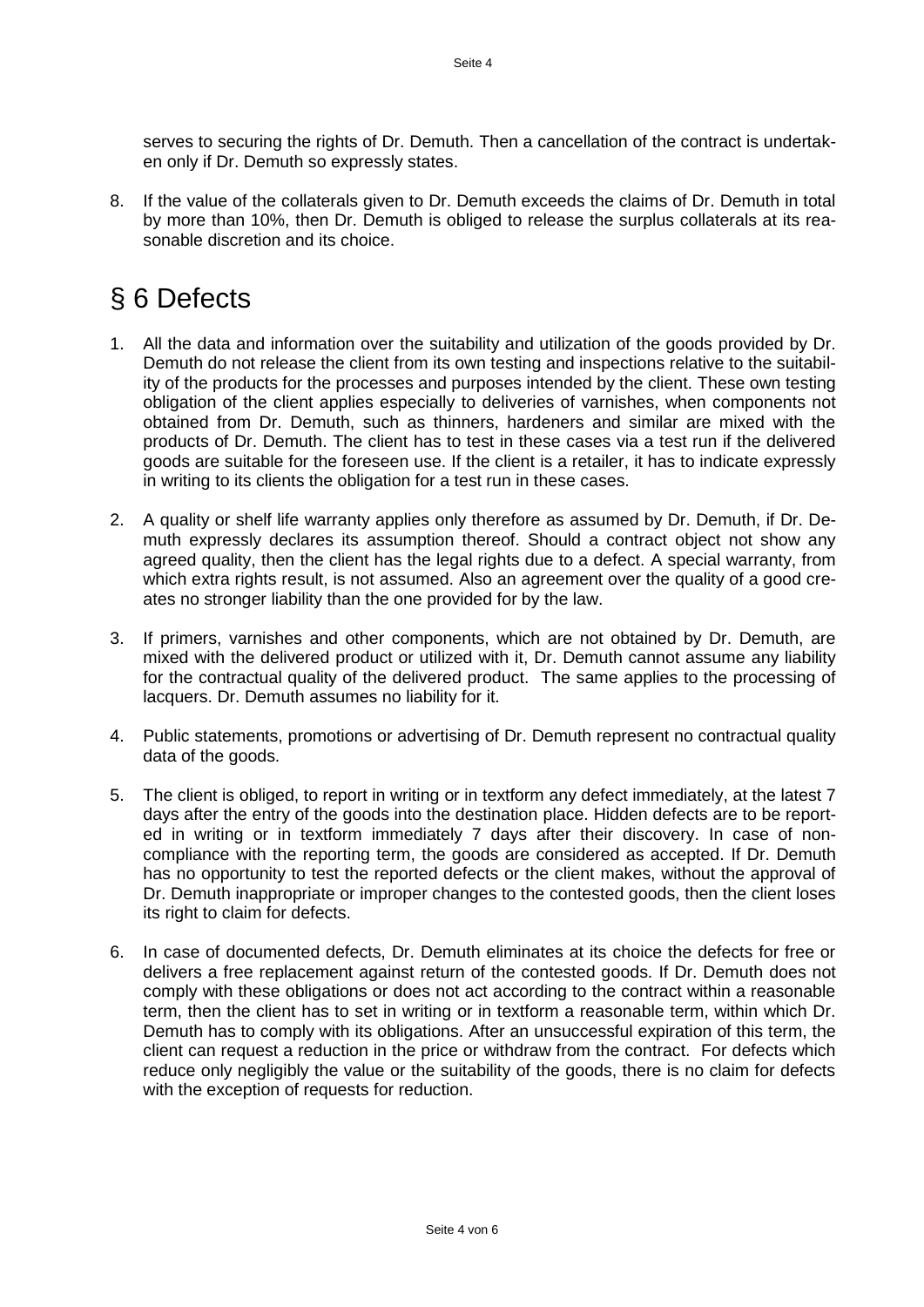- 7. In the case of entrepreneurial recourse (§445 a BGB) it is presumed that no defects were present at the time of the transfer of risk to the client, this shall apply only if the client has dutiful examined the delivered goods in accordance to §6 No. 5 of these general terms and conditions but did not indicate any defaults. This does not apply if the presumption is irreconcilable with the kind of the object or the default.
- 8. In case the client claims for his right of recourse he will have to be treated towards Dr. Demuth as if he has implemented all legal admissible contractual prospects (e.g. the refusal of the supplementary performance because of disproportionality or limitation of the reimbursement of expenses to a reasonable amount) towards his contractual partner.
- 9. Dr. Demuth is entitled to reject the clients right of recourse, with the exception of the claims for a new delivery of the goods, as far as Dr. Demuth grants an equivalent compensation for the exclusion of the clients rights to the client. Dr. Demuth is liable for any claims for compensation from consequential harm caused by a defect in accordance to § 7 of these general terms and conditions.
- 10. Claims for defects prescribe in twelve months from the handover of the goods at the respective destination place. This does not apply as long as the law dictates mandatorily longer terms (intention or gross negligence, loss of life, physical injury or damage to health, guarantee or liability according to the Product Liability Act) especially for goods which according to their usual manner of use would be utilized for a building and have caused the defectiveness thereof.

## § 7 Limitations of Liability

- 1. Dr. Demuth gives an unlimited warranty for damages to the life, body and health, which depend on a willing or negligent violation of the duties by Dr. Demuth, its legal representatives or agents, as well as for damages, which are included in the liability according to the Product Liability Laws, as well as for damages, which depend on willing or gross negligent violation of duties, as well as on fraudulent intent or assumption of a warranty.
- 2. Dr. Demuth warrants, apart from that, also for damages which are caused via simple negligence, to the extent this negligence concerns the violation of such contractual obligations, the fulfilment thereof authorizes mainly only the proper execution of the contract and their compliance matters for the realisation of the contract purpose (major obligations). Dr. Demuth warrants however only, to the extent the damages typically are connected with the contract and foreseeable and limited to a maximum amount of  $\epsilon$  1.0 million per damage respectively maximum  $\epsilon$  1.5 million per year.
- 3. The limitations of liability contained in the previous sentences apply also, to the extent the liability for the legal representatives, management staff and other agents of Dr. Demuth is concerned. Any further liability is excluded regardless of the legal nature of the asserted claim. To the extent the liability of Dr. Demuth is excluded or limited, this applies also to the personal liability of their staff, employees, workers, representatives and other agents.
- 4. Claims for damages prescribe after a calendar year from the handover of the item or the provision of services independently from the knowledge of the client of the cause of damage and/or damaging parties. The short prescription term does not apply, if gross negligence or intent exist on Dr. Demuth's part, as well as in case of culpable injury or death to